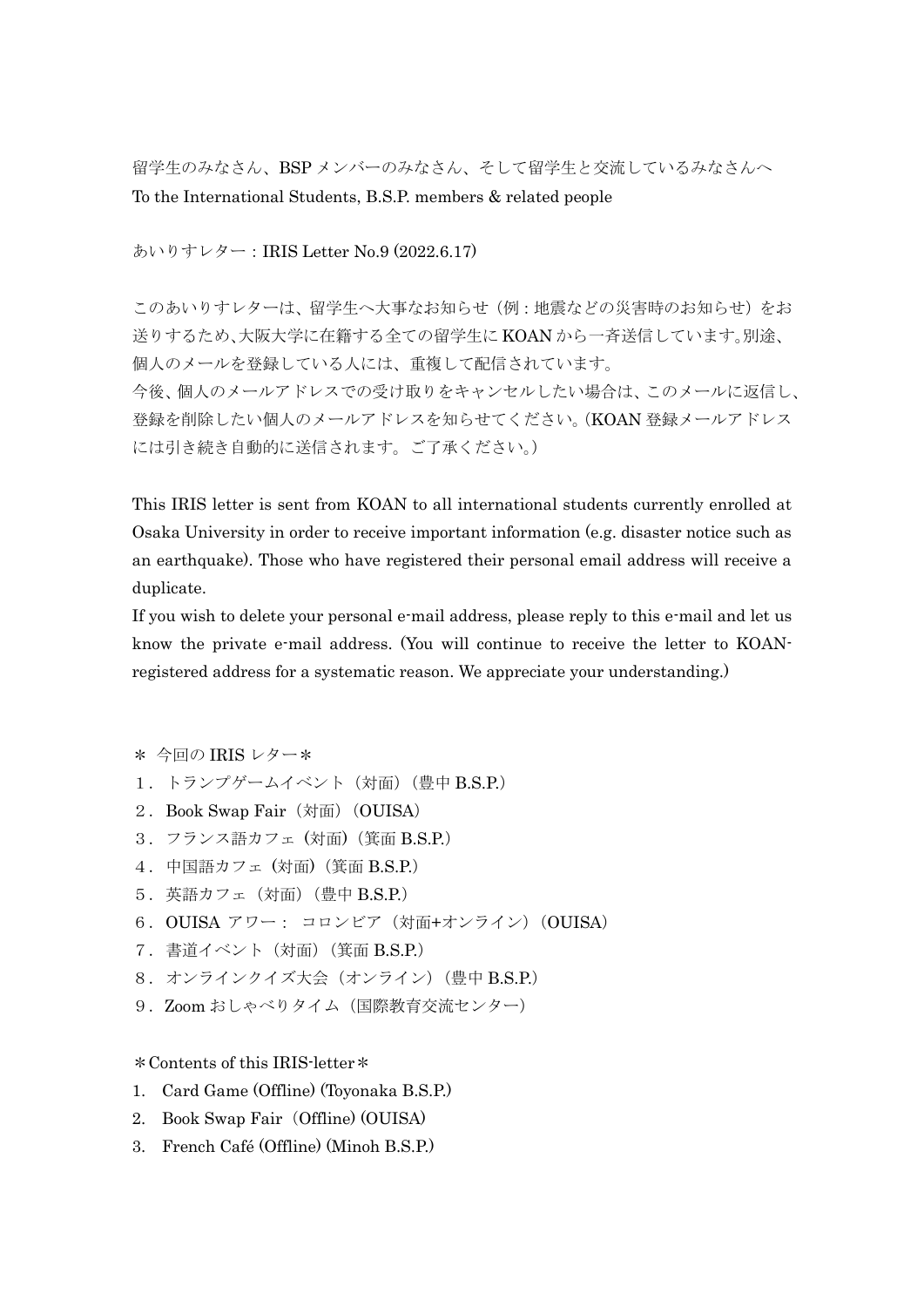- 4. Chinese Cafe (Offline) (Minoh B.S.P.)
- 5. English Cafe (Offline) (Toyonaka B.S.P,)
- 6. OUISA Hour: Colombia (Offline + Online) (OUISA)
- 7. Calligraphy Event (Minoh B.S.P.)
- 8. Online Quiz Competition(Online) (Toyonaka B.S.P.)
- 9. Zoom Chat Time (CIEE)

:::::::: 1. トランプゲームイベント (対面) (豊中 B.S.P.) トランプゲーム「ダウト」をしながら交流しましょう! 日 時:6月20日(月) 12:10~13:00 形 式:対面 場 所:CIEE 豊中分室 (豊中キャンパス学生交流棟 2 階) 費 用:無料 対象者:大阪大学の学生 ※事前申込不要(人数制限の可能性あり) ※飲食禁止

※マスク着用

:::::::: 1. Card Game (Offline) (Toyonaka B.S.P.)

Let's play "I doubt it" and get along together!

Date & Time: June. 20 (Mon.) 12:10~13:00

Style: Offline

Place: CIEE Toyonaka Branch (2F, Student Service & Union Bldg., Toyonaka campus) Fee: Free

Target: Osaka University students only

\* Pre-registration is not required.(Participants might be limited.)

- \* Please refrain from eating and drinking.
- \* Please wear a mask.

::::: 2. Book Swap Fair (対面) (OUISA) 無料で本が交換できます。読み終えた本を持ってきて新しい本と交換しましょう。 日 時:6月22日(水) 15:30~17:00 形 式:対面 場 所:IRIS(吹田キャンパス IC ホール 2 階) 対象者:大阪大学の学生 参加費:無料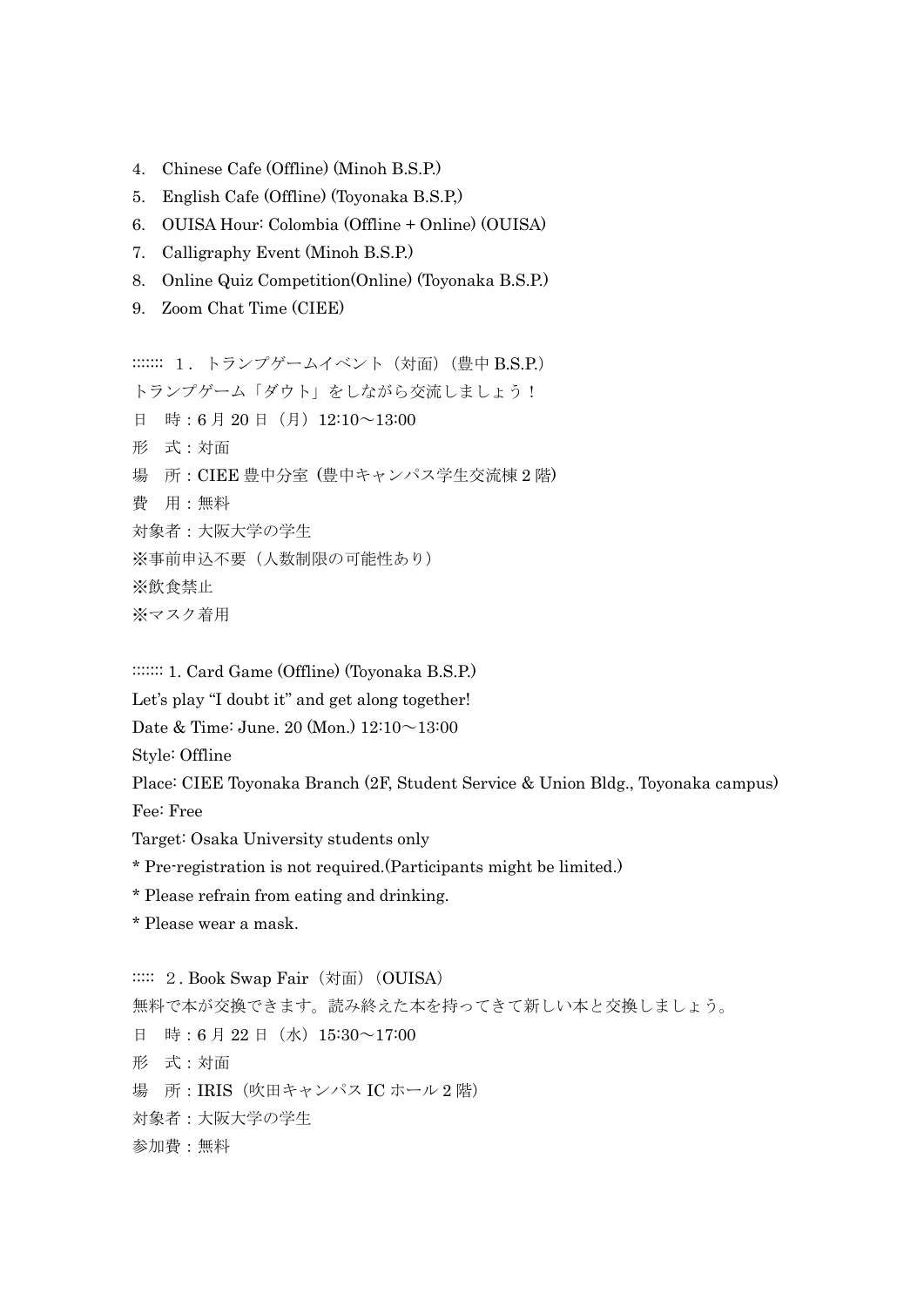※事前申込不要(人数制限の可能性あり) ※本を1冊以上持参してください。 ※持ってきた冊数を上限に他の本と交換できます。

:::::: 2. Book Swap Fair (Offline) (OUISA)

You can exchange books for free. Bring books you have finished reading and exchange them for new ones. Date & Time: June 22 (Wed.) 15:30~17:00 Style: Offline Place: IRIS (2F, IC Hall, Suita Campus) Target: Osaka University students only Fee: Free \* Pre-registration is not required. (Participants might be limited.) \* Please bring one or more books to participate. \* You can exchange books up to the number of books you brought. :::::: 3. フランス語カフェ (対面) (箕面 B.S.P.) 日 時:6月23日(木) 12:20~13:20 形 式:対面 場 所:CIEE 箕面分室及び学生交流スペース(箕面キャンパス外国学研究講義棟 5 階)

対象者:大阪大学の学生

定 員:40 名(事前予約制。先着順)

参加費:無料

申込方法等:以下の google form より入力してください。

[https://docs.google.com/forms/d/167KZULe\\_ETPIk\\_9\\_KcQfKIkPhkzL1Pyvfb7KT4IWQa](https://docs.google.com/forms/d/167KZULe_ETPIk_9_KcQfKIkPhkzL1Pyvfb7KT4IWQa0/viewform) [0/viewform](https://docs.google.com/forms/d/167KZULe_ETPIk_9_KcQfKIkPhkzL1Pyvfb7KT4IWQa0/viewform) ※飲食禁止

※マスク着用

:::::: 3. French Cafe (Offline) (Minoh B.S.P.)

Date & Time: June. 23 (Thu.)  $12:20 \sim 13:20$ 

Style: Offline

Place: CIEE Minoh Branch and Student Common Space (5F, Research and Education Hub, Minoh Campus)

Target: Osaka University students only

Capacity: 40 students (Pre-registration required. On a first-come, first-served basis.)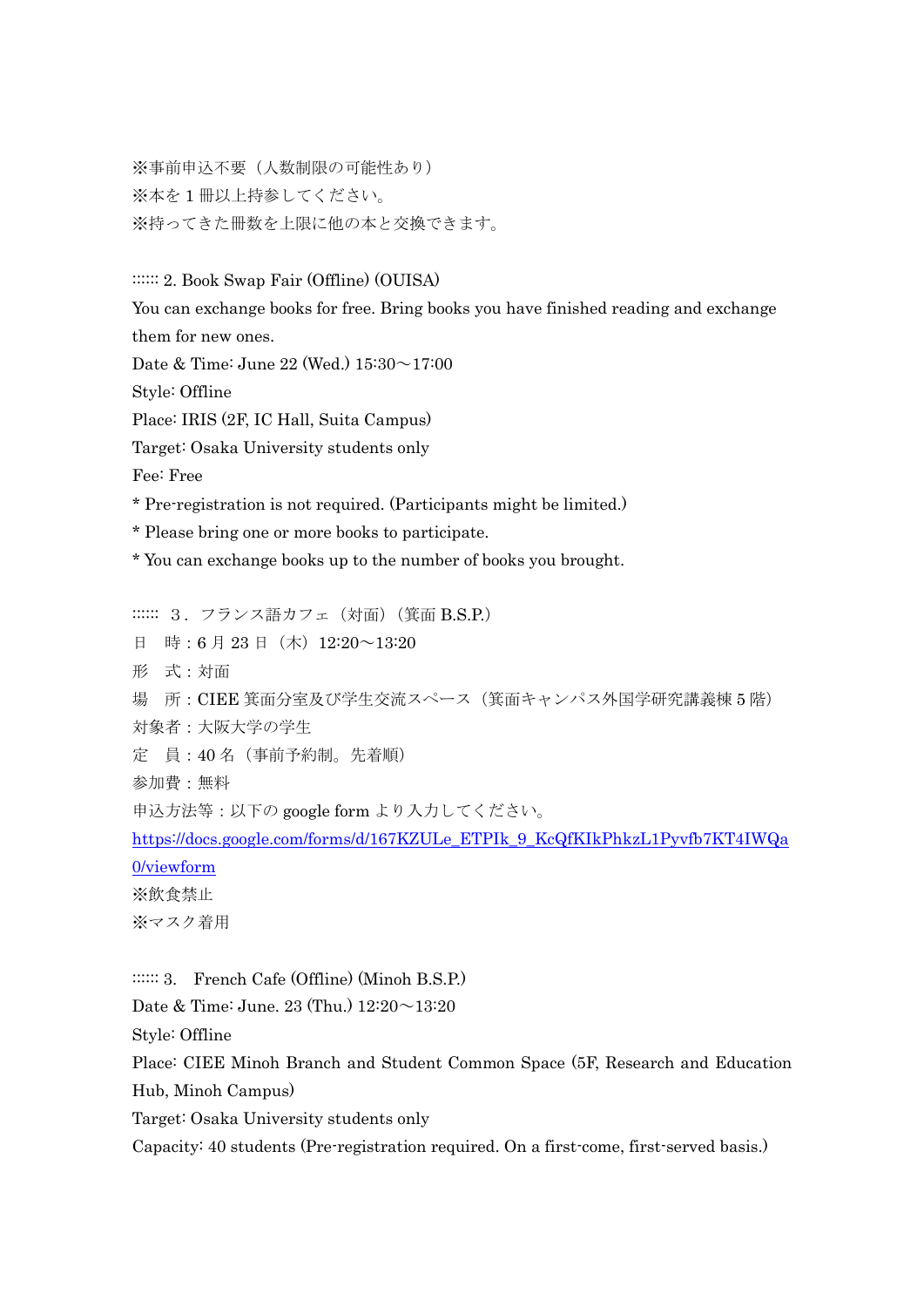Fee: Free

Registration: Please enter your information in the form below.

[https://docs.google.com/forms/d/167KZULe\\_ETPIk\\_9\\_KcQfKIkPhkzL1Pyvfb7KT4IWQa](https://docs.google.com/forms/d/167KZULe_ETPIk_9_KcQfKIkPhkzL1Pyvfb7KT4IWQa0/viewform) [0/viewform](https://docs.google.com/forms/d/167KZULe_ETPIk_9_KcQfKIkPhkzL1Pyvfb7KT4IWQa0/viewform)

\* Please refrain from eating and drinking.

\* Please wear a mask.

:::::: 4. 中国語カフェ (対面) (箕面 B.S.P.) 日 時:6月24日(金) 12:20~13:20 形 式:対面 場 所:CIEE 箕面分室及び学生交流スペース(箕面キャンパス外国学研究講義棟 5 階) 対象者:大阪大学の学生 定 員:40 名(事前予約制。先着順) 参加費:無料 申込方法等:以下の google form より入力してください。 [https://docs.google.com/forms/d/e/1FAIpQLScXC8AHFxQS4b\\_Z2EbcgcD76A7-](https://docs.google.com/forms/d/e/1FAIpQLScXC8AHFxQS4b_Z2EbcgcD76A7-0UiPbH_27Kis1yI8Zdenog/viewform) [0UiPbH\\_27Kis1yI8Zdenog/viewform](https://docs.google.com/forms/d/e/1FAIpQLScXC8AHFxQS4b_Z2EbcgcD76A7-0UiPbH_27Kis1yI8Zdenog/viewform) ※飲食禁止 ※マスク着用

:::::: 4. Chinese Cafe (Offline) (Minoh B.S.P.)

Date & Time: June. 24 (Fri.) 12:20~13:20

Style: Offline

Place: CIEE Minoh Branch and Student Common Space (5F, Research and Education Hub, Minoh Campus)

Target: Osaka University students only

Capacity: 40 students (Pre-registration required. On a first-come, first-served basis.) Fee: Free

Registration: Please enter your information in the form below.

[https://docs.google.com/forms/d/e/1FAIpQLScXC8AHFxQS4b\\_Z2EbcgcD76A7-](https://docs.google.com/forms/d/e/1FAIpQLScXC8AHFxQS4b_Z2EbcgcD76A7-0UiPbH_27Kis1yI8Zdenog/viewform) [0UiPbH\\_27Kis1yI8Zdenog/viewform](https://docs.google.com/forms/d/e/1FAIpQLScXC8AHFxQS4b_Z2EbcgcD76A7-0UiPbH_27Kis1yI8Zdenog/viewform)

\* Please refrain from eating and drinking.

\* Please wear a mask.

:::::: 5.英語カフェ(対面)(豊中 B.S.P.) 日 時:6月24日(金) 12:15~13:00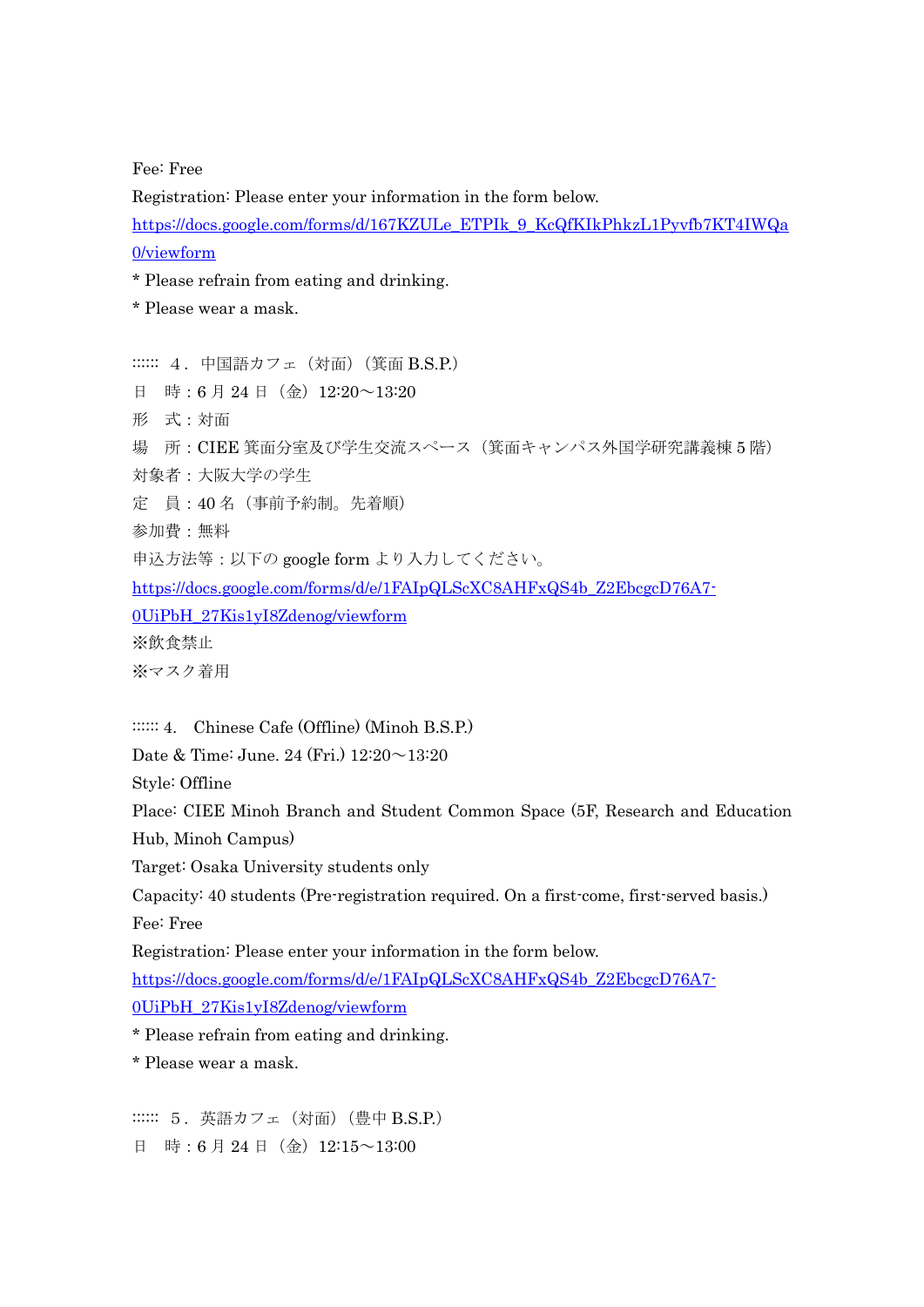形 式:対面 場 所:CIEE 豊中分室(豊中キャンパス学生交流棟 2 階) 対象者:大阪大学の学生 参加費:無料 ※事前申込不要(人数制限の可能性あり) ※初心者歓迎 ※飲食禁止 ※マスク着用

:::::: 5. English Cafe (Offline) (Toyonaka B.S.P.)

Date & Time: June. 24 (Fri.) 12:15~13:00

Style: Offline

Place: CIEE Toyonaka Branch (2F. Student Service & Union Bldg., Toyonaka Campus)

Target: Osaka University students only

Fee: Free

\*Pre-registration is not required.(Participants might be limited.)

\*Beginners are welcome.

\*Please refrain from eating and drinking.

\*Please wear a mask.

::::::: 6. OUISA アワー: コロンビア (対面+オンライン) (OUISA) OUISA メンバーが、英語で母国の文化、歴史、地理などを紹介してくれます。 一緒に学びましょう! 紹介国:コロンビア 日時:6月29日 (水) 12:00-12:40 場所:IRIS(吹田キャンパス IC ホール 2 階)+Zoom 開催 参加費:無料 定員:IRIS での対面参加は 12 名まで(先着順)。定員超過あるいはオンラインでの参加を 希望する方は、Zoom 参加とします。 対象者:大阪大学の学生のみ 申込:以下の google form より申し込んでください。 [https://docs.google.com/forms/d/e/1FAIpQLSdGteSQSGJSSch80coXSIzG7\\_yi9zaEHcNu](https://docs.google.com/forms/d/e/1FAIpQLSdGteSQSGJSSch80coXSIzG7_yi9zaEHcNurSBLci74eKcFHQ/viewform) [rSBLci74eKcFHQ/viewform](https://docs.google.com/forms/d/e/1FAIpQLSdGteSQSGJSSch80coXSIzG7_yi9zaEHcNurSBLci74eKcFHQ/viewform)

:::::: 6. OUISA Hour: Colombia (Offline + Online) (OUISA) One of international students will introduce the culture, history and geography of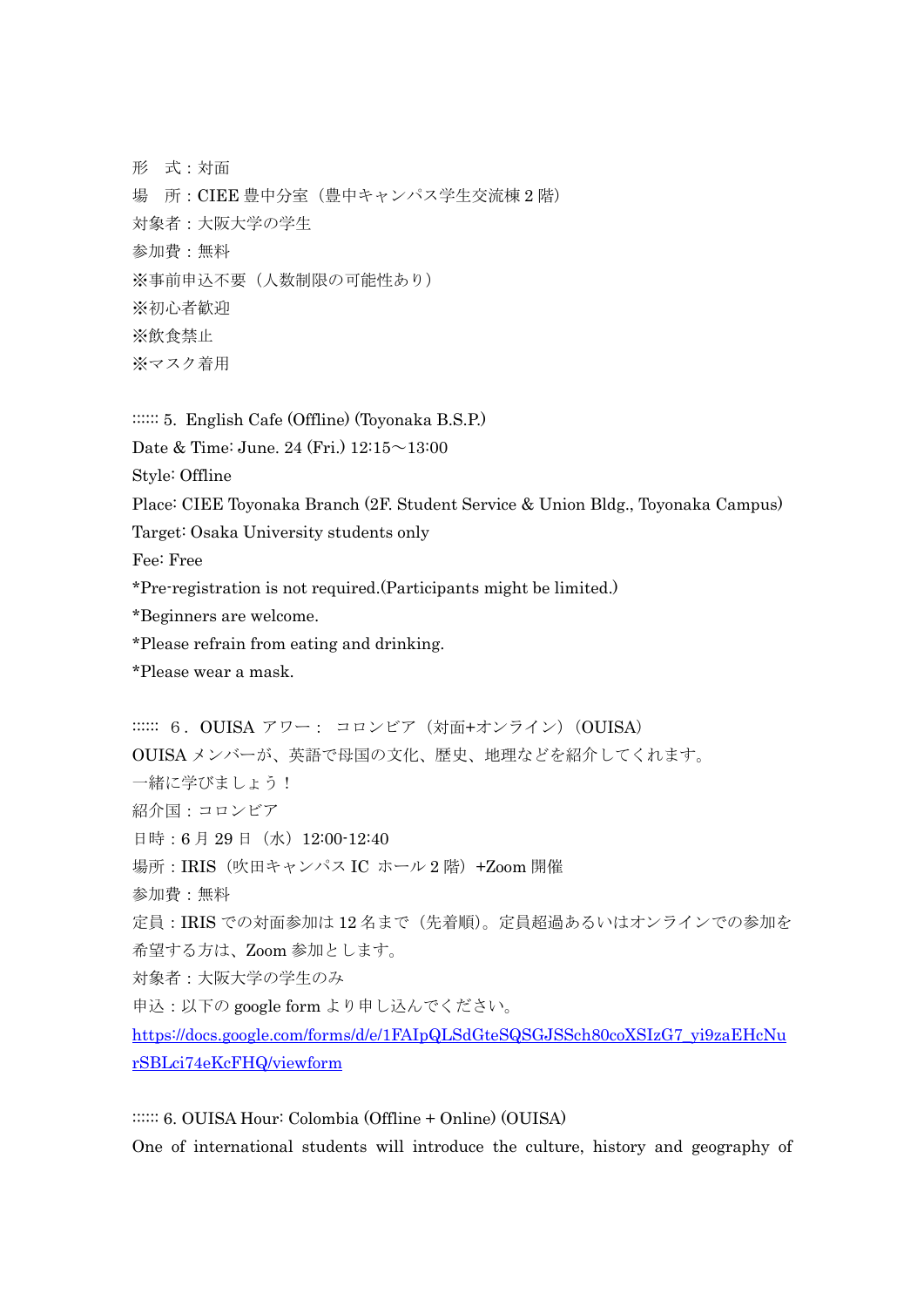Colombia. The country: Colombia Date & Time: June.29 (Wed.) 12:00-12:40 Place: IRIS (2F, IC Hall, Suita campus) + live stream on Zoom Fee: Free Capacity: Up to 12 students in IRIS offline (on a first-come, first-served basis). If the capacity is exceeded or if you prefer online participation, you can join in by Zoom. Target: Osaka University students only Registration: Please enter your information in the form below. [https://docs.google.com/forms/d/e/1FAIpQLSdGteSQSGJSSch80coXSIzG7\\_yi9zaEHcNu](https://docs.google.com/forms/d/e/1FAIpQLSdGteSQSGJSSch80coXSIzG7_yi9zaEHcNurSBLci74eKcFHQ/viewform) [rSBLci74eKcFHQ/viewform](https://docs.google.com/forms/d/e/1FAIpQLSdGteSQSGJSSch80coXSIzG7_yi9zaEHcNurSBLci74eKcFHQ/viewform) :::::: 7. 書道イベント (対面) (箕面 B.S.P.) 日 時:6月29日 (水) 12:30~13:20

形 式:対面

場 所:CIEE 箕面分室及び学生交流スペース(箕面キャンパス外国学研究講義棟 5 階) 対象者:大阪大学の学生

定 員:20 名(事前予約制。先着順)

参加費:無料

申込方法等:以下の google form より入力してください。

[https://docs.google.com/forms/d/1yKXONN-VMINaPn2i8-](https://docs.google.com/forms/d/1yKXONN-VMINaPn2i8-mKqszSucvkNwWwqKuBlAQDSqo/viewform?edit_requested=true)

[mKqszSucvkNwWwqKuBlAQDSqo/viewform?edit\\_requested=true](https://docs.google.com/forms/d/1yKXONN-VMINaPn2i8-mKqszSucvkNwWwqKuBlAQDSqo/viewform?edit_requested=true)

※飲食禁止

※マスク着用

::::::: 7. Calligraphy Event (Minoh B.S.P.)

Date & Time: June. 29 (Wed.) 12:30~13:20

Style: Offline

Place: CIEE Minoh Branch and Student Common Space (5F, Research and Education Hub, Minoh Campus)

Target: Osaka University students only

Capacity: 20 students (Pre-registration required. On a first-come, first-served basis.)

Fee: Free

Registration: Please enter your information in the form below.

[https://docs.google.com/forms/d/1yKXONN-VMINaPn2i8-](https://docs.google.com/forms/d/1yKXONN-VMINaPn2i8-mKqszSucvkNwWwqKuBlAQDSqo/viewform?edit_requested=true)

[mKqszSucvkNwWwqKuBlAQDSqo/viewform?edit\\_requested=true](https://docs.google.com/forms/d/1yKXONN-VMINaPn2i8-mKqszSucvkNwWwqKuBlAQDSqo/viewform?edit_requested=true)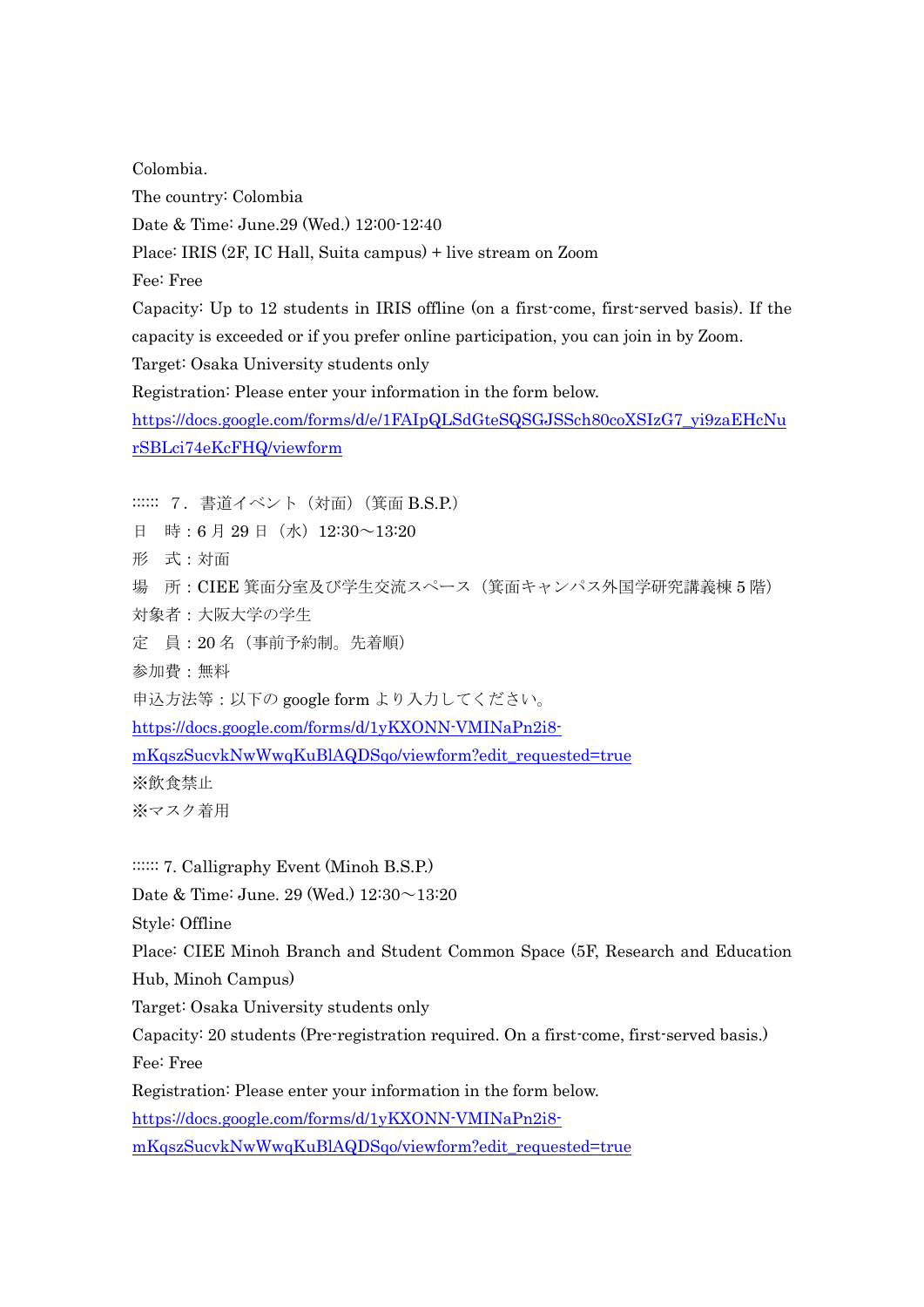- \* Please refrain from eating and drinking.
- \* Please wear a mask.

:::::8. オンラインクイズ大会 (オンライン) (豊中 B.S.P.) 暑い夏に家からイベントに参加しませんか? 日 時:6月30日 (木) 12:15~13:00 (言語:英語と日本語) 形 式:オンライン 対象者:大阪大学の学生 参加費:無料 申込:以下の google form より入力してください。 [https://docs.google.com/forms/d/e/1FAIpQLSdwF\\_6kkYX-](https://docs.google.com/forms/d/e/1FAIpQLSdwF_6kkYX-C98VxDZPMDKxkwhIeoLGPuN8aDbVCRFb1wOgsg/viewform)[C98VxDZPMDKxkwhIeoLGPuN8aDbVCRFb1wOgsg/viewform](https://docs.google.com/forms/d/e/1FAIpQLSdwF_6kkYX-C98VxDZPMDKxkwhIeoLGPuN8aDbVCRFb1wOgsg/viewform) ※申込者には、後日 Zoom のリンクを送付します。

::::: 8. Online Quiz Competition(Online) (Toyonaka B.S.P.) Would you like to attend an event from home in the hot summer? Date & Time: June. 30 (Thu.) 12:15~13:00 (Language: English and Japanese) Style: Online Target: Osaka University students only Fee: Free Registration: Please enter your information in the form below. [https://docs.google.com/forms/d/e/1FAIpQLSdwF\\_6kkYX-](https://docs.google.com/forms/d/e/1FAIpQLSdwF_6kkYX-C98VxDZPMDKxkwhIeoLGPuN8aDbVCRFb1wOgsg/viewform)[C98VxDZPMDKxkwhIeoLGPuN8aDbVCRFb1wOgsg/viewform](https://docs.google.com/forms/d/e/1FAIpQLSdwF_6kkYX-C98VxDZPMDKxkwhIeoLGPuN8aDbVCRFb1wOgsg/viewform) \*We'll send the Zoom link to the registrants later.

:::::: 9. Zoom おしゃべりタイム (国際教育交流センター) IRIS のスタッフと学生が自由に参加しておしゃべりする時間を設けています。

ちょっとした質問や相談、日本語の会話の練習などができます。 ご参加をお待ちしています。 日時:平日 16:00~17:00 Zoom ミーティング ID: 939 4165 5407 Password: 3zi0Jz

:::::: 9. Zoom Chat Time (CIEE) We, IRIS staff, are conducting Zoom Chat Time targeting OU students. You can ask us a question, have a counseling session, practice Japanese conversation